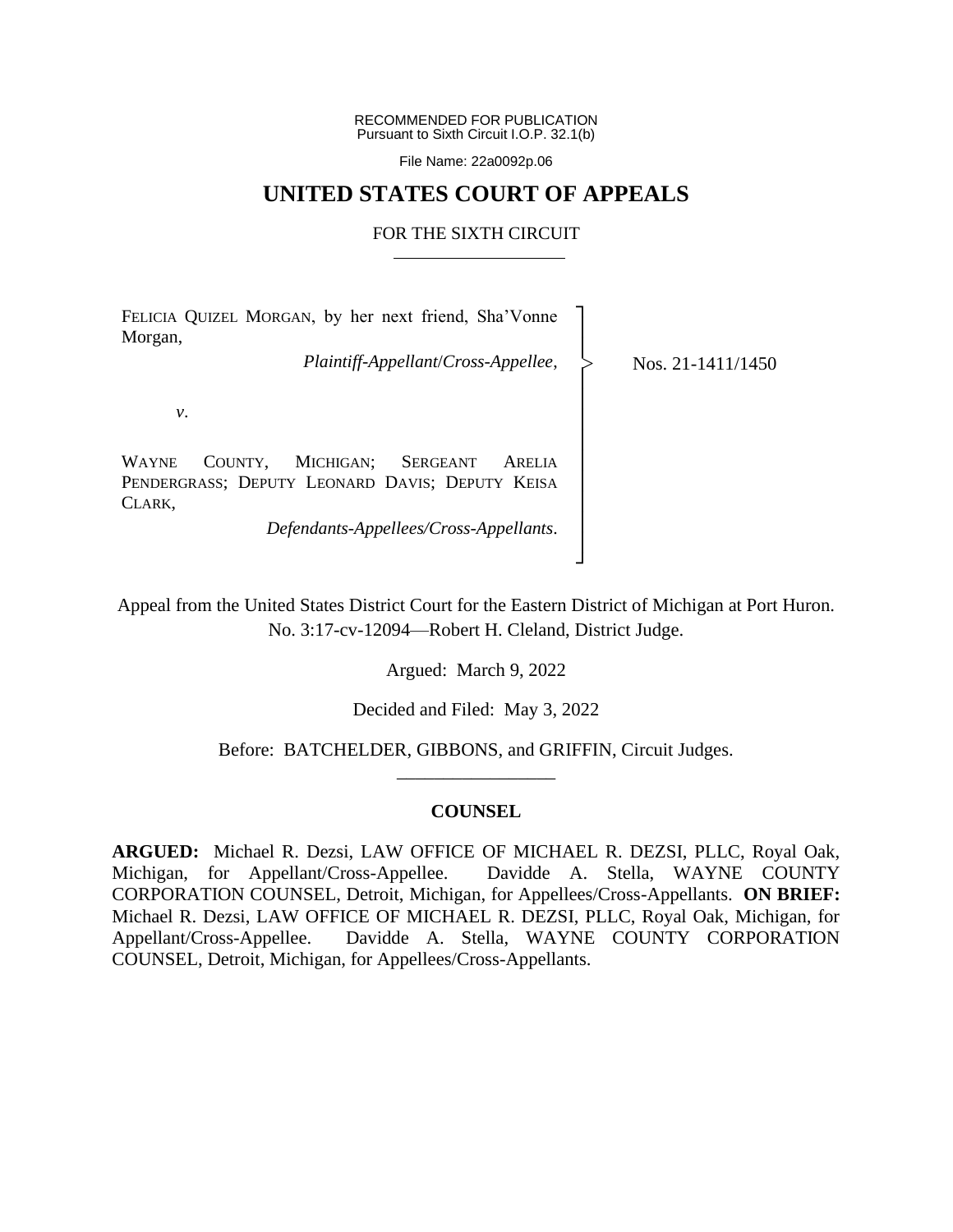# **OPINION** \_\_\_\_\_\_\_\_\_\_\_\_\_\_\_\_\_

\_\_\_\_\_\_\_\_\_\_\_\_\_\_\_\_\_

GRIFFIN, Circuit Judge.

Plaintiff Felicia Morgan has long suffered from mental illness and has spent a large portion of her life incarcerated. While imprisoned, Morgan was temporarily moved to United Community Hospital (UCH), a private contractor that housed severely mentally ill inmates for Wayne County, Michigan. Three Wayne County deputies were scheduled to supervise the inmates in the UCH ward at all times. But on the afternoon of November 15, 2005, one deputy took his lunch break and a second left to use the restroom, leaving only one deputy in the unit. During those moments, there was a sexual encounter between Morgan and another inmate. After her release from prison, Morgan filed this lawsuit, alleging that the county and the on-duty deputies were deliberately indifferent to a serious risk of harm to her. The district court entered judgment in favor of defendants, and we affirm.

I.

In 2005, plaintiff Felicia Morgan was charged with assaulting a prison guard at the Scott Corrections Facility while serving a sentence for an unrelated conviction. She was transferred to the Wayne County Jail to await arraignment on the new charge.

At age 7, Morgan was diagnosed with Bipolar Disorder, ADHD, and depression, and Wayne County's records depict her as severely mentally ill. While incarcerated at Wayne County Jail, Morgan suffered from hallucinations, heard voices, and attempted suicide at least once. Furthermore, when Wayne County changed Morgan's medication, she began to "hallucinat[e] more intensively." Given her instability, Wayne County transferred Morgan to UCH, a private entity contracted by the county to provide mental health services to inmates. UCH changed Morgan's medication again, and she reported "blacking out" due to the changes.

The UCH ward had approximately six inmate bedrooms and a common area known as the dayroom. The inmate bedrooms were on the perimeter of the ward, with several larger rooms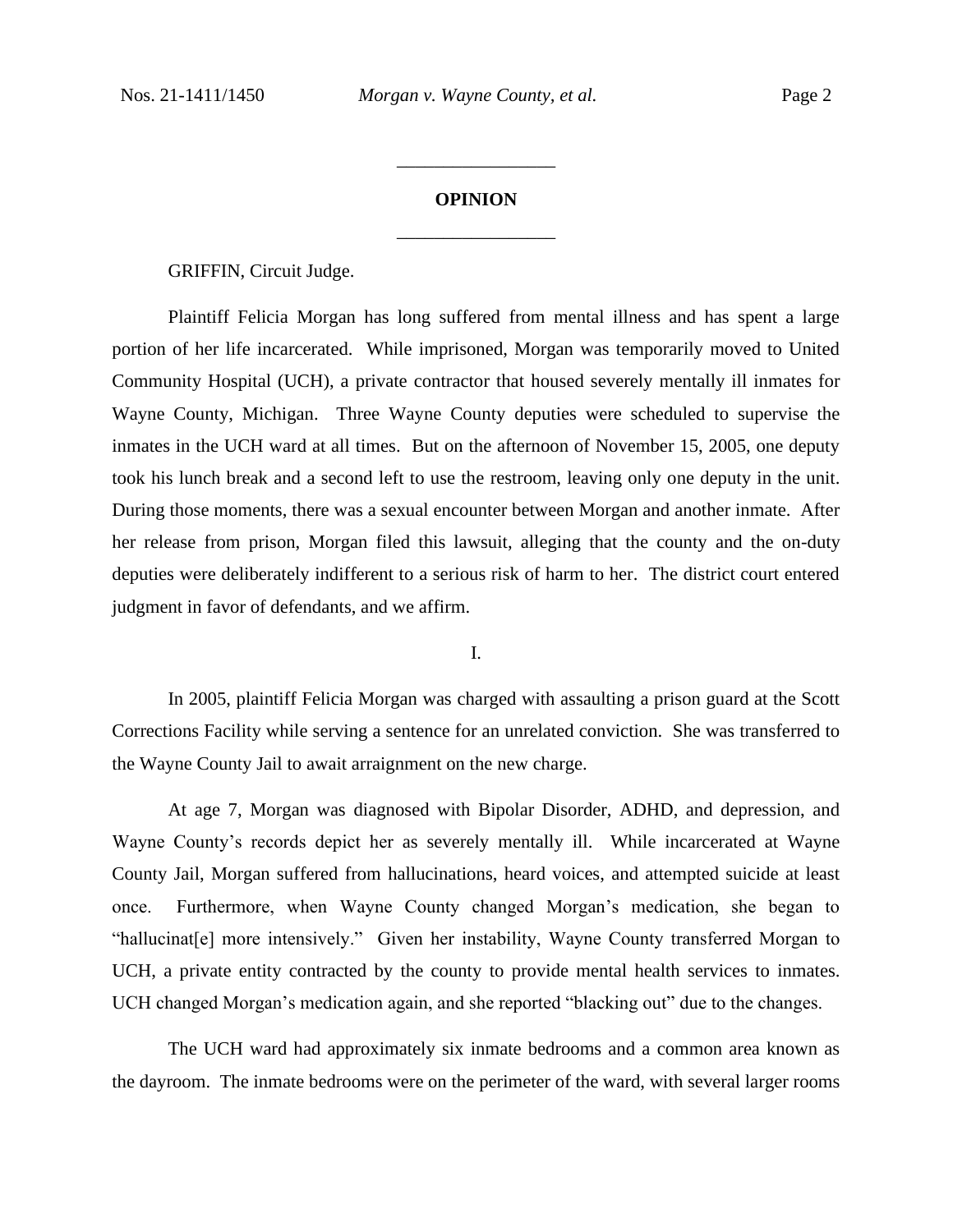used by staff in the center. UCH generally placed male inmates in bedrooms on one side and females on the other to separate them. At the relevant time, there were only two female inmates housed at UCH, one of whom was Morgan. The inmates' bedrooms did not have locks, but inmates were not allowed in other inmates' bedrooms.

The contract between UCH and Wayne County provided that Wayne County

shall assign at least two uniformed Wayne County Sheriff's deputies to provide security 7 days per week, 24 hours per day inside the designated inpatient ward. The deputies shall monitor the facility for safety [and] security . . . but shall not be involved in providing or assisting in the provision of behavioral health services. Jail shall establish and communicate ward security procedures to [UCH].

Usually, three Wayne County deputies and two or three UCH employees were present in the ward. The deputies would position themselves as follows: one deputy would sit at the front desk, one deputy would sit in the dayroom to supervise that room and the adjacent hallway, and the third deputy would conduct rounds. Because of the dayroom's location, there were "blind spots" in the ward that the deputies were aware of. These blind spots were visible to an individual seated in the dayroom, but although UCH had installed mirrors to help monitor those blind spots, they were not visible from the front desk.

The deputies' bathroom was outside the ward. When a deputy left the ward (for lunch, to use the restroom, or otherwise), the other on-duty deputies would "relieve one another." There was no formal process for this, but it was "kind of already assumed" that when "one person leaves like that area, another person comes to replace them." Despite the blind spots, the unlocked bedroom doors, and the necessity that deputies leave the ward to use the restroom, there had never been a reported incident at UCH involving sexual activity between inmates before the incident giving rise to this case.

On November 15, 2005, Deputies Keisa Clark and Leonard Davis were staffing the unit, along with non-party Deputy Steven Hunter. Clark was covering the front desk, Hunter was stationed in the dayroom, and Davis was conducting rounds. Sergeant Arelia Pendergrass was the supervisor on duty, but she was not present at UCH, per the department's usual practice.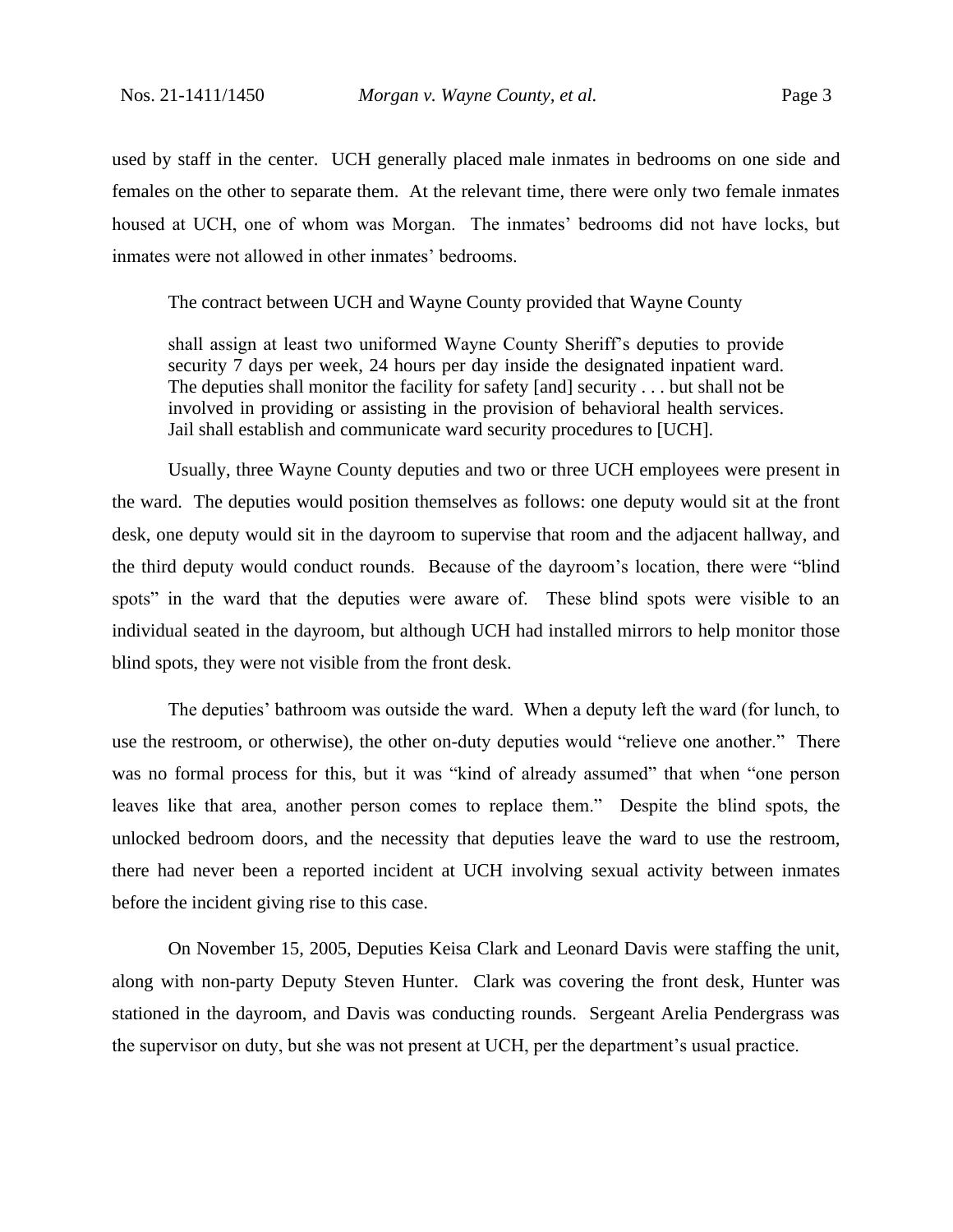Around 5 p.m. that afternoon, Morgan asked UCH employee Glenn Williams to bring her more toilet paper. At this time, Davis had left the ward to use the restroom, and Hunter had left the ward for his lunch break. When Williams returned from the supply closet, he discovered that Morgan was not in the dayroom or her bedroom. He went looking for her and discovered her in the room of a male inmate, Eric Miles. Williams saw Miles on top of Morgan, the two apparently engaged in sexual intercourse. Williams perceived the two to be "comfortable having sex together," and when they saw him, they stood up and began to get dressed. Williams called for the deputies, but they did not arrive until after the inmates were already up and dressing. Deputies Clark and Davis separated Morgan and Miles. Deputy Clark interviewed Morgan, after which Morgan authored a statement saying that she took "responsibility for everything." Both Morgan and Miles declined to continue the investigation or pursue possible prosecution.

Morgan's deposition testimony (taken in 2019) is unclear, but she testified about two sexual encounters at UCH: one consensual and one nonconsensual. Morgan testified that once in the dayroom, she offered to have sex with another inmate. She also testified that on another occasion, she "woke up, he was on top of me having sex, muffling my sounds of please stop it with kisses, holding me down in the bed as I tried to struggle." She did not know who "he" was, but it wasn't until she "asked him to get up and stop, and that's when an officer came through the door, told him to get off me, and for me to get out of here and go to the desk." She recalled going to the hospital after this event, but she chose not to press charges because she "didn't know nothing happened in the room." And she has stated that she "wrote what he told me to write" as her statement.

Morgan was taken to the hospital after the incident, where she refused a rape kit because she "didn't want to be touched." She was later returned to the Scott Corrections Facility, where it became apparent that she was pregnant. After the incident at UCH, Morgan grew "isolative and paranoid," and "didn't believe [she] was pregnant." But on August 14, 2006, Morgan gave birth to a child, apparently fathered by Miles. Morgan remained incarcerated by the Michigan Department of Corrections until she was paroled in April 2017.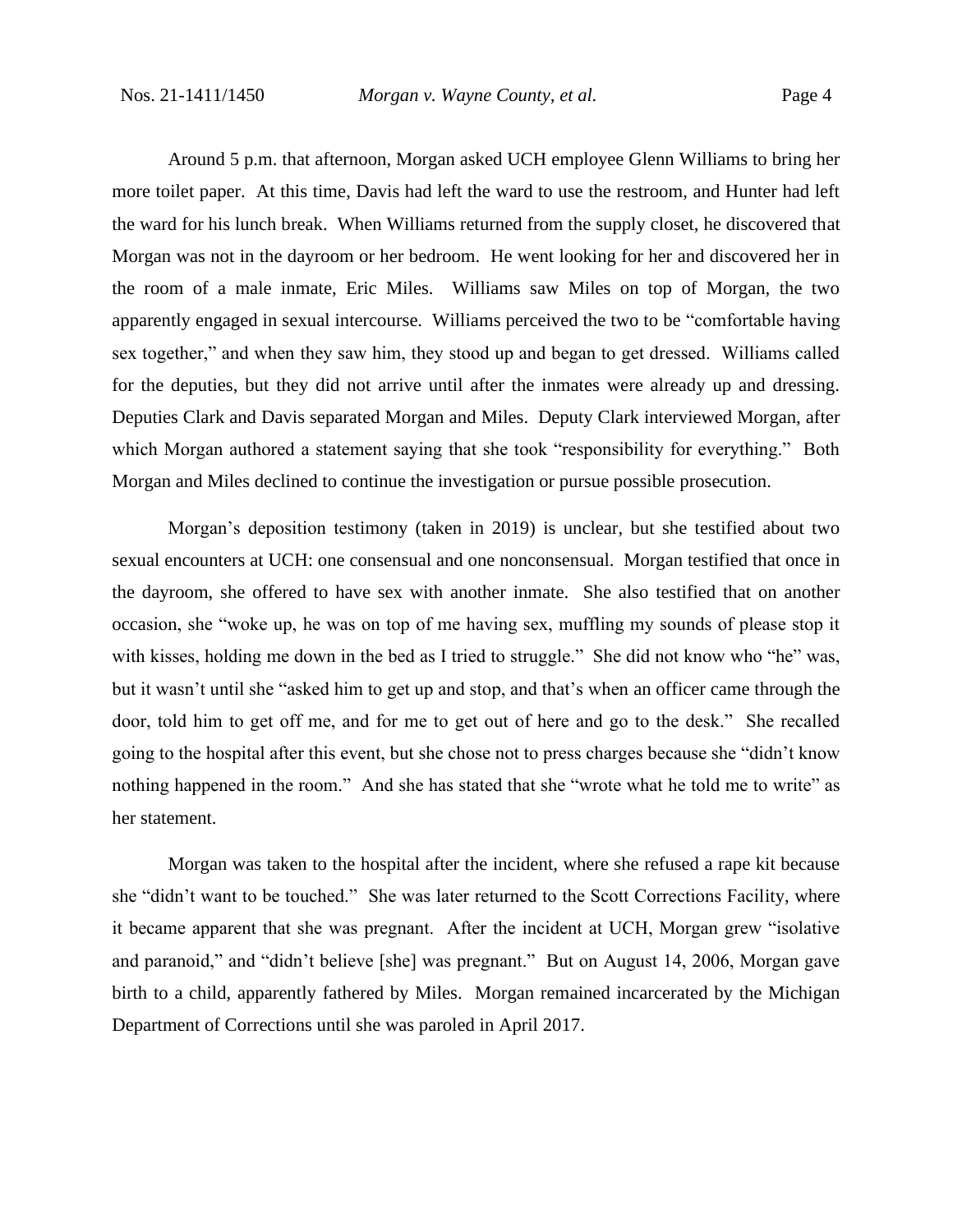In 2017, Morgan filed the instant action through counsel, bringing federal and state law claims. Wayne County alone moved to dismiss the complaint on the grounds that the complaint was time-barred by the statute of limitations, that Morgan failed to state a viable municipal liability claim, and that the county was entitled to governmental immunity on the state law claims. The district court ruled that Morgan had pleaded enough facts to allow discovery on the statute of limitations issue and the municipal liability claim against the county but granted the county governmental immunity on the state law claims. After discovery, all defendants filed a motion for summary judgment on all counts. Although the court denied the motion on statute of limitations grounds, it granted the motion on the basis that Deputies Clark and Davis were entitled to qualified immunity, that the evidence did not support a claim of supervisory liability against Sergeant Pendergrass, and that Morgan's *Monell*<sup>1</sup> claims against Wayne County failed as a matter of law. Thus, although Morgan raised genuine issues of material fact regarding the tolling of the statute of limitations, there were no claims remaining to submit to a jury. Accordingly, the district court granted summary judgment in favor of defendants. Morgan timely appealed.<sup>2</sup> Defendants timely cross appealed the district court's statute-of-limitations decision.<sup>3</sup>

II.

Morgan first claims that defendants Clark and Davis were deliberately indifferent to her constitutional rights by ignoring the substantial risk that other inmates would commit violence against her. The district court held that Clark and Davis were entitled to qualified immunity on this claim and granted summary judgment in their favor. We review that decision de novo. *Shanaberg v. Licking Cnty.*, 936 F.3d 453, 455 (6th Cir. 2019).

**<sup>1</sup>***Monell v. Dep't of Social Servs. of City of New York*, 436 U.S. 658 (1978).

**<sup>2</sup>**Morgan does not appeal the judgment in favor of Sergeant Pendergrass.

**<sup>3</sup>**We note that defendants did not need to file a cross-appeal to challenge this ruling, as the ruling provides an alternate ground to sustain the district court's judgment. *See Smith v. State of Ohio Dep't of Rehab. & Corr.*, 463 F.3d 426, 436 (6th Cir. 2006); *Pace Int'l Union, AFL-CIO, CLC v. Vacumet Paper Metalizing Corp.*, 91 F. App'x 380, 382 (6th Cir. 2004).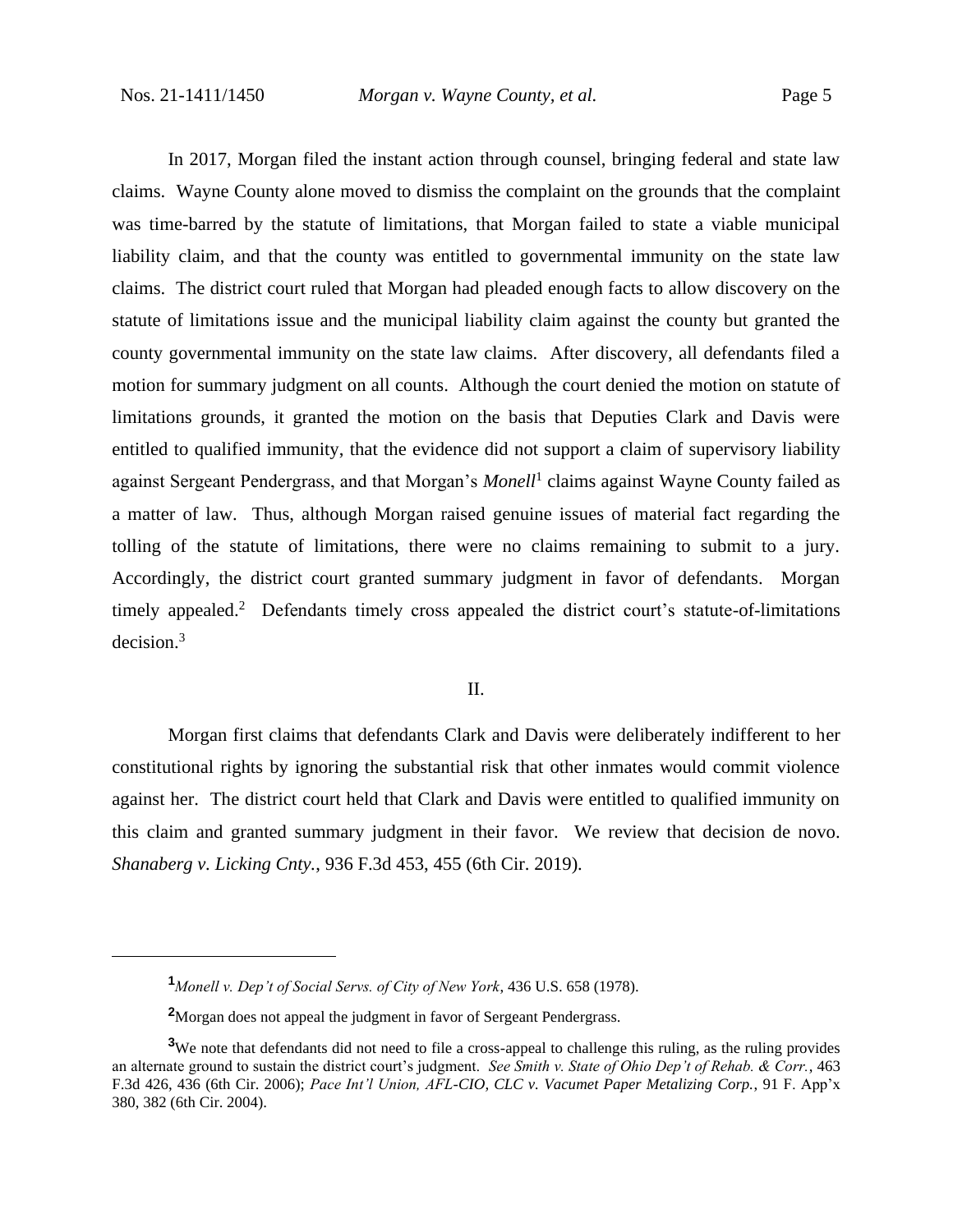Qualified immunity shields public officials from personal liability under 42 U.S.C. § 1983 unless they "violate clearly established statutory or constitutional rights of which a reasonable person would have known." *Harlow v. Fitzgerald*, 457 U.S. 800, 818 (1982). To determine whether defendants are entitled to qualified immunity, we must ask two questions: (1) "whether the facts that a plaintiff has . . . shown . . . make out a violation of a constitutional right," and (2) "whether the right at issue was 'clearly established' at the time of [the] defendant's alleged misconduct." *Pearson v. Callahan*, 555 U.S. 223, 232 (2009) (citation omitted). We may consider these questions in either order. *Id.* at 236.

An inmate's right to be free from prison violence under the Eighth Amendment was clearly established at the time of defendants' alleged misconduct. *See, e.g.*, *Farmer v. Brennan*, 511 U.S. 825, 833 (1994). "Thus, the constitutional right to be free from deliberate indifference to assault and sexual abuse was clearly established at the time of the alleged constitutional violation." *Bishop v. Hackel*, 636 F.3d 757, 766 (6th Cir. 2011)*.*

To show that Clark and Davis violated this constitutional right, Morgan must show that "(1) the alleged mistreatment was objectively serious; and (2) [one or both] defendant[s] subjectively ignored the risk to [her] safety." *Id.* In this regard, we recently held that a pretrial detainee's right to be free from deliberate indifference arises from the Fourteenth Amendment, rather than the Eighth Amendment, which modifies or eliminates the showing a plaintiff must make on the subjective component. *Brawner v. Scott Cnty.*, 14 F.4th 585, 596 (6th Cir. 2021); *see Trozzi v. Lake Cnty.*, 29 F.4th 745, 753 (6th Cir. 2022) (discussing *Brawner*'s "modified subjective standard"). *But see Westmoreland v. Butler Cnty*., 29 F.4th 721, 728 (6th Cir. 2022) (noting that after *Brawner*, "our Circuit has explicitly taken the position that a failure-to-protect claim by a pretrial detainee requires *only* an objective showing that an individual defendant acted (or failed to act) deliberately or recklessly" (emphasis added)). At the time of the alleged assault, Morgan was both a pretrial detainee (on the assault of a prison officer charge) and a convicted prisoner (on the unrelated charge). However, she has pleaded and argued this case solely under the Eighth Amendment standard. We agree with Morgan that under these circumstances, the more demanding Eighth Amendment standard is applicable. *See, e.g., Crawford v. Tilley*, 15 F.4th 752, 756 n.1 (6th Cir. 2021).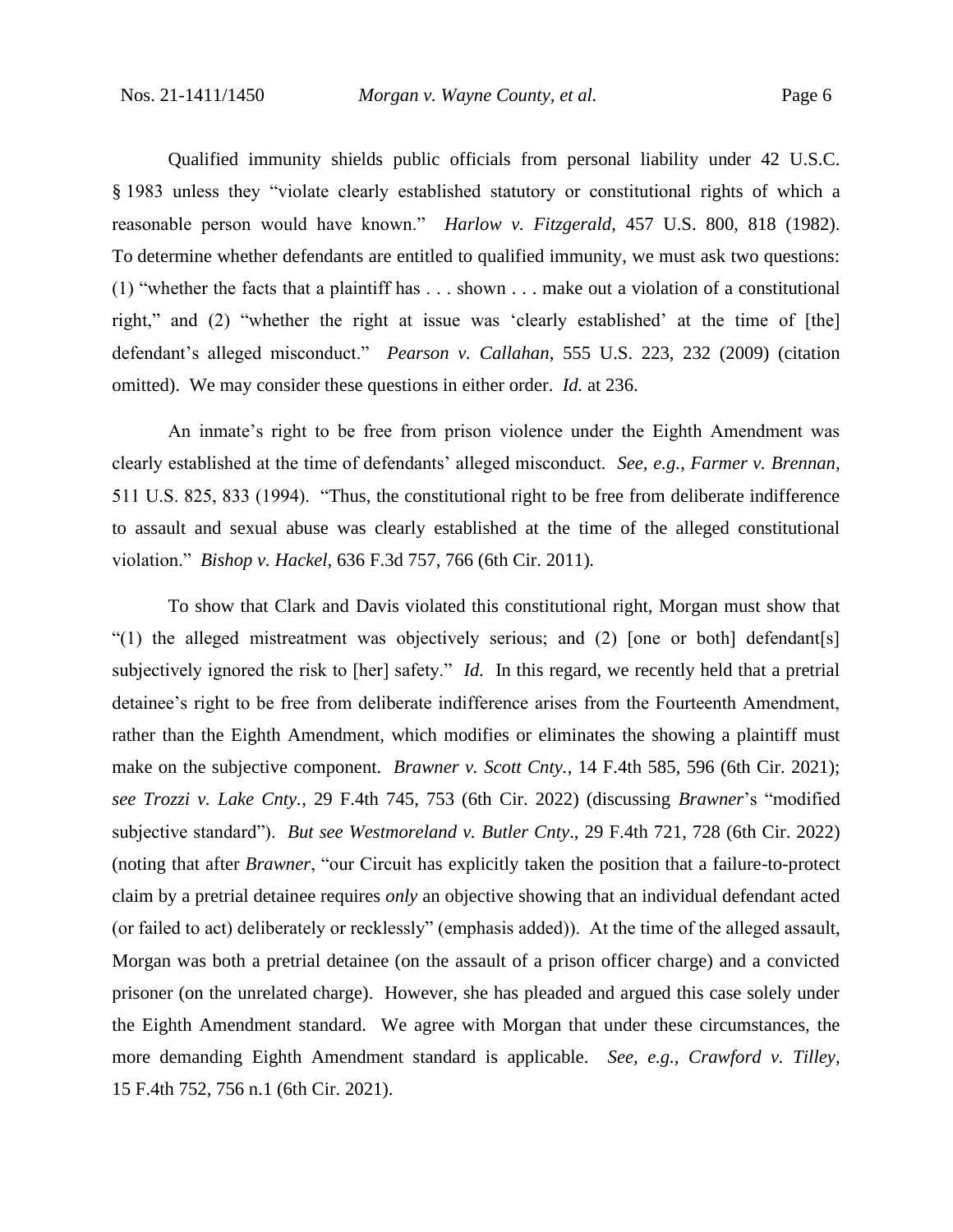The district court concluded that even if Morgan had met her burden on the objective component, she had not met it on the subjective component, so she had not demonstrated that her constitutional rights were violated. We agree. Like the district court, we assume for the purpose of this analysis that Morgan has met her burden on the objective component and begin with the subjective component.

To establish a constitutional violation based on failure to protect, Morgan must show that defendants acted with "deliberate indifference" to her safety. *Farmer*, 511 U.S. at 834. An official is deliberately indifferent if he "knows of and disregards an excessive risk to inmate health or safety; the official must both be aware of facts from which the inference could be drawn that a substantial risk of serious harm exists, and he must also draw the inference." *Id.* at 837. "Whether a prison official had the requisite knowledge of a substantial risk is a question of fact subject to demonstration in the usual ways, including inference from circumstantial evidence . . . and a factfinder may conclude that a prison official knew of a substantial risk from the very fact that the risk was obvious." *Id*. at 842. But an official who was unaware of a substantial risk may not be held liable under the Eighth Amendment, "even if the risk was obvious and a reasonable prison official would have noticed it." *Bishop*, 636 F.3d at 767. We must evaluate the liability of each deputy individually. *Id*. And it is Morgan's burden to demonstrate that defendants possessed a sufficiently culpable state of mind. *Griffith v. Franklin Cnty*., 975 F.3d 554, 568 (6th Cir. 2020).

### A.

We start with Deputy Davis. Davis was aware of the physical layout of the unit and the security risks posed by that layout, including the co-ed housing, unlocked bedroom doors, and blind spots. Davis knew there had been no prior reported incidents of sexual contact among UCH inmates. He knew there were usually three deputies and three UCH staff members in the ward at any given time, and he knew that when a deputy would leave the ward for lunch, standard practice was to rearrange staff to accommodate that change. Davis testified that even when a deputy left for lunch, UCH staff members were always present in the day room: "there was always maybe one person left, there's two people on the unit," so the inmates were not left unsupervised. And he testified that on the date of the assault, "there was someone back there, so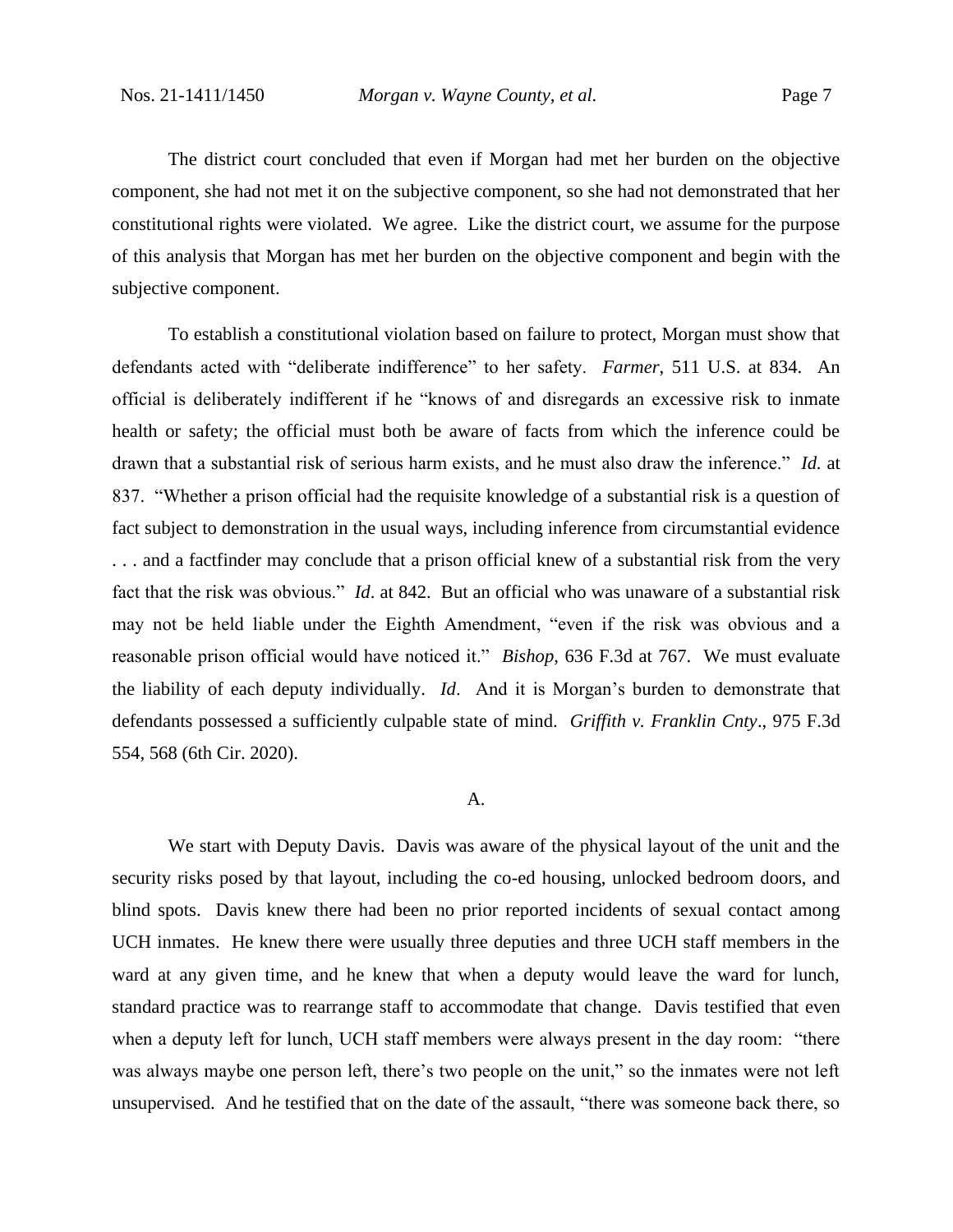it wasn't just like it was empty." At the time of the assault, he conducted a round and "then, it was just, you know, normal thing, so I went to the bathroom." And we note what Davis did not know: Morgan points to evidence that Miles had prior violent tendencies before being sent to UCH. But the record contains no evidence that Davis was aware of this information, beyond his general knowledge that prisons are dangerous places.

This record asks as many questions as it answers. We do not know how long Davis was in the restroom or if leaving the ward was a common practice of his, one that he had done before without incident. And perhaps most importantly, we do not know whether any of the inmates were aware that Davis was unable to supervise them when he went to the restroom. All the record shows is that there had not been any sexual contact between inmates before, and that Davis left the dayroom knowing that UCH staff members were present. Together, these facts demonstrate that Davis did not perceive his trip to the restroom as increasing or creating a risk to inmate safety, because the inmates were still supervised in some capacity. It is certainly possible to imagine a scenario where Davis went to the restroom, knowing he would be gone for fifteen to twenty minutes and knowing that he should alert Clark to his absence because of the increased risk of harm when inmates were left unsupervised, but deciding that his needs were more important than the inmates' safety. But that is a hypothetical scenario, unsupported by this record. Such a "metaphysical doubt" is insufficient to survive summary judgment. *Matsushita Elec. Indus. Co., Ltd. v. Zenith Radio Corp*., 475 U.S. 574, 586 (1986). It is Morgan's burden to rebut the defense of qualified immunity. On this record, she has not done so because there is no evidence that demonstrates deliberate indifference on Davis's part.

#### B.

Turning to Deputy Clark, the record is unclear whether she knew that Davis was going to the restroom at the time he left, or if she discovered it later. Clark testified that on the day of the assault, "I was at the desk, and I believe Davis was – he went to the bathroom." That gap, combined with circumstantial evidence in the record, defeats Morgan's claim against Clark.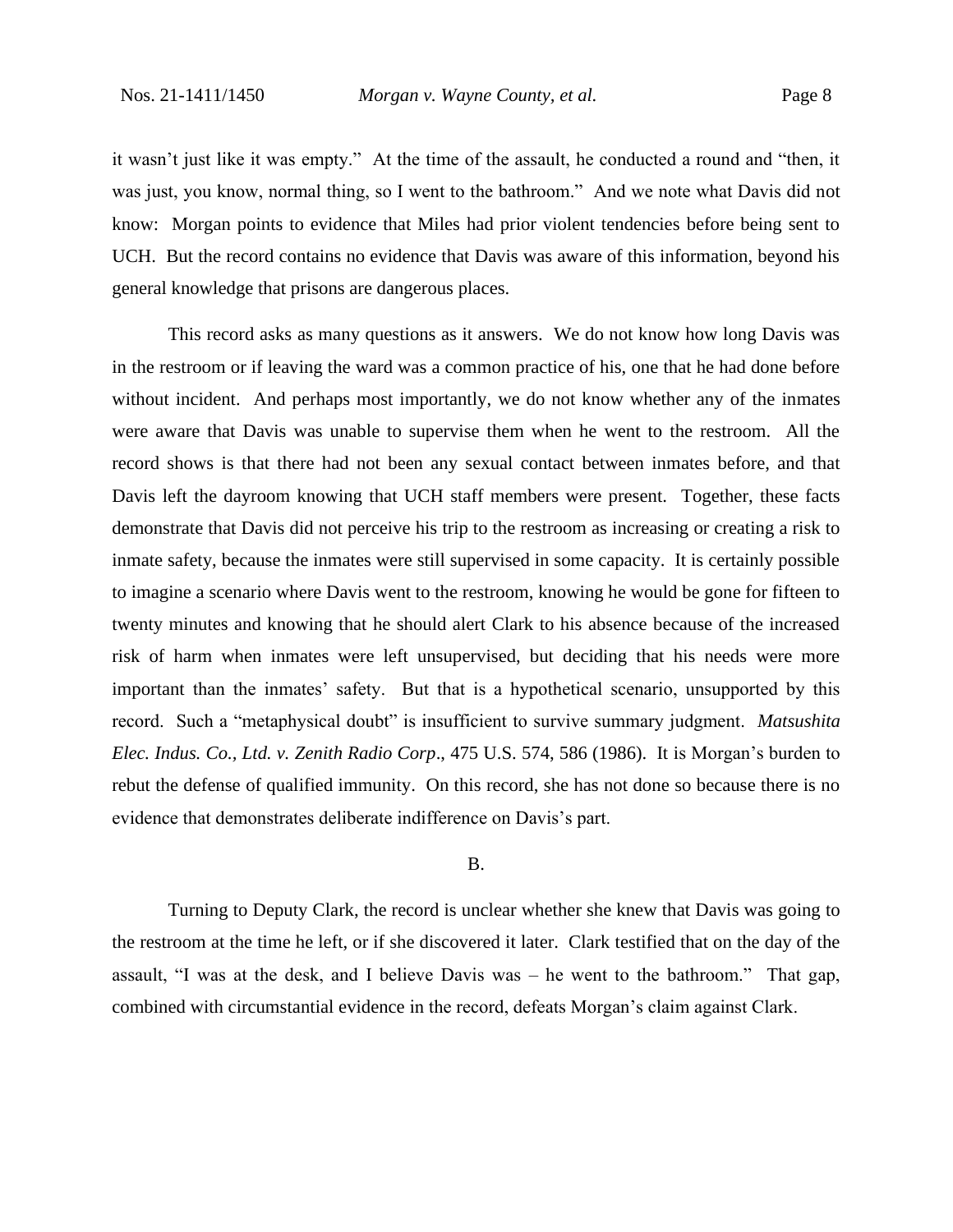If Clark did not know that Davis left the unit when he did, she cannot be liable because she was unaware of the risk created when he left. *Farmer*, 511 U.S. at 841-42.

If Clark *did* know that Davis left the unit, she may be liable if she knew that his absence created a substantial risk to inmate harm, and she disregarded that risk. But as with Davis, the record does not allow for this inference. Clark testified that she knew that three deputies worked each shift at UCH, and she knew that the blind spots in the ward required a deputy to be stationed in the dayroom. She also acknowledged that while she was seated at the desk (as she was at the time of the alleged assault) she could not see the blind spots. She testified that because Hunter had left for lunch, she understood Davis to be covering the dayroom, but that the "hospital workers [were] just as responsible for kind of staffing that area, too." In short, Clark understood the dayroom to be adequately supervised.

Morgan argues that because Clark described Miles as being "sexually pre-occupied," Clark was aware of the substantial risk that Miles posed to other inmates. In context, however, Clark's description appears to reference only that Miles would "flirt" with females—not that he was a sexual predator or was at risk of sexually assaulting other inmates. And as with Davis, there is no evidence that Clark knew Miles to have violent tendencies. Thus, there is no evidence demonstrating that Clark understood her choice to remain seated at the front desk as deliberately placing inmates at a substantial risk of harm.

## C.

Because Morgan has not met her burden on the subjective component of her claim, we need not evaluate the objective component. The district court properly granted summary judgment in favor of Deputies Clark and Davis.

#### III.

Next, Morgan brings a municipal liability claim against Wayne County. Such a claim requires her to demonstrate that the alleged federal violation occurred because of a municipal policy or custom. *Monell*, 436 U.S. at 694. A municipality may be held liable under one of four recognized theories: "(1) the existence of an illegal official policy or legislative enactment;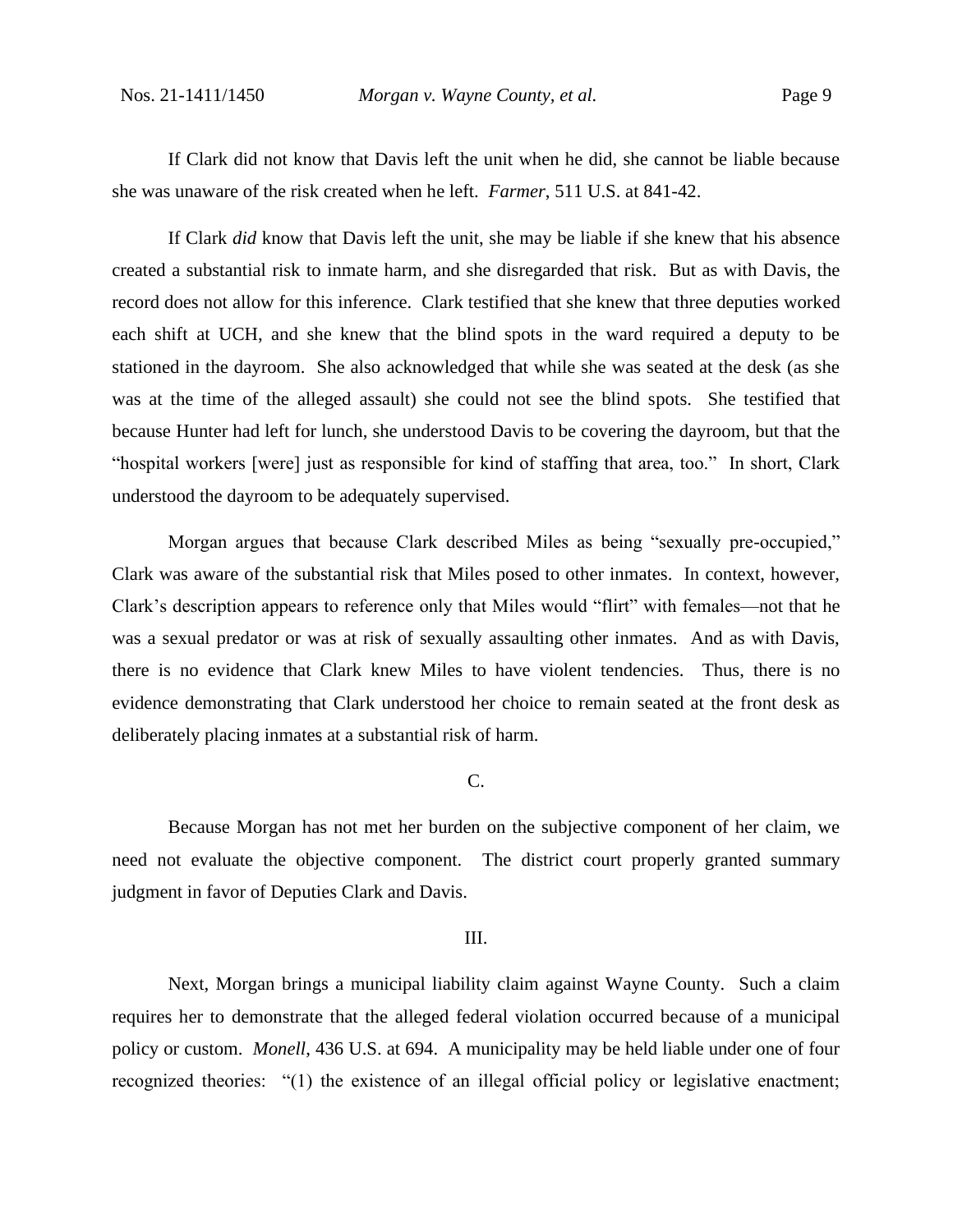(2) that an official with final decision making authority ratified illegal actions; (3) the existence of a policy of inadequate training or supervision; or (4) the existence of a custom of tolerance or acquiescence of federal rights violations." *Burgess v. Fischer*, 735 F.3d 462, 478 (6th Cir. 2013).

Morgan rests this claim on two theories: (1) that Wayne County's policy of housing male and female inmates who suffered from severe mental illness together without adequate security precautions was an illegal policy and (2) that Wayne County failed to train and supervise its deputies regarding how to avoid creating an excessive risk of inmate-on-inmate violence.

#### A.

To sustain an illegal policy or practice *Monell* claim, Morgan must show the existence of a policy, connect that policy to the municipality, and demonstrate that her injury was caused by the execution of that policy. *Garner v. Memphis Police Dep't*, 8 F.3d 358, 364 (6th Cir. 1993). Because Morgan has not demonstrated that any individual employee violated her Eighth Amendment rights, she must show that the municipality itself, through its policy or practice, violated her Eighth Amendment rights by manifesting deliberate indifference to her vulnerabilities. *Ford v. Cnty. of Grand Traverse*, 535 F.3d 483, 495-96 (6th Cir. 2008); *see also North v. Cuyahoga Cnty*., 754 F. App'x 380, 391 (6th Cir. 2018). Standing alone, an allegation that a policy was violated cannot sustain a constitutional deliberate indifference claim. *Winkler v. Madison Cnty*., 893 F.3d 877, 901 (6th Cir. 2018). Instead, Morgan must show that the policy itself was facially deficient. "An unconstitutional policy can include both implicit policies as well as a gap in expressed policies." *Daniel v. Cook Cnty.*, 833 F.3d 728, 734 (7th Cir. 2016).

Morgan argues that Wayne County's policy had an unconstitutional gap because the lack of a policy separating male and female inmates created a security risk, which shows that Wayne County was deliberately indifferent to her vulnerabilities. But Wayne County has presented a comprehensive security protocol that addresses minimum staffing, rounds, reporting requirements, head counts, inspections, shower security, and other duties. This policy was a clear attempt to protect inmates. Indeed, there had been no reported instances of sexual relations or assaults between inmates at UCH before November 2005. And there exists no evidence that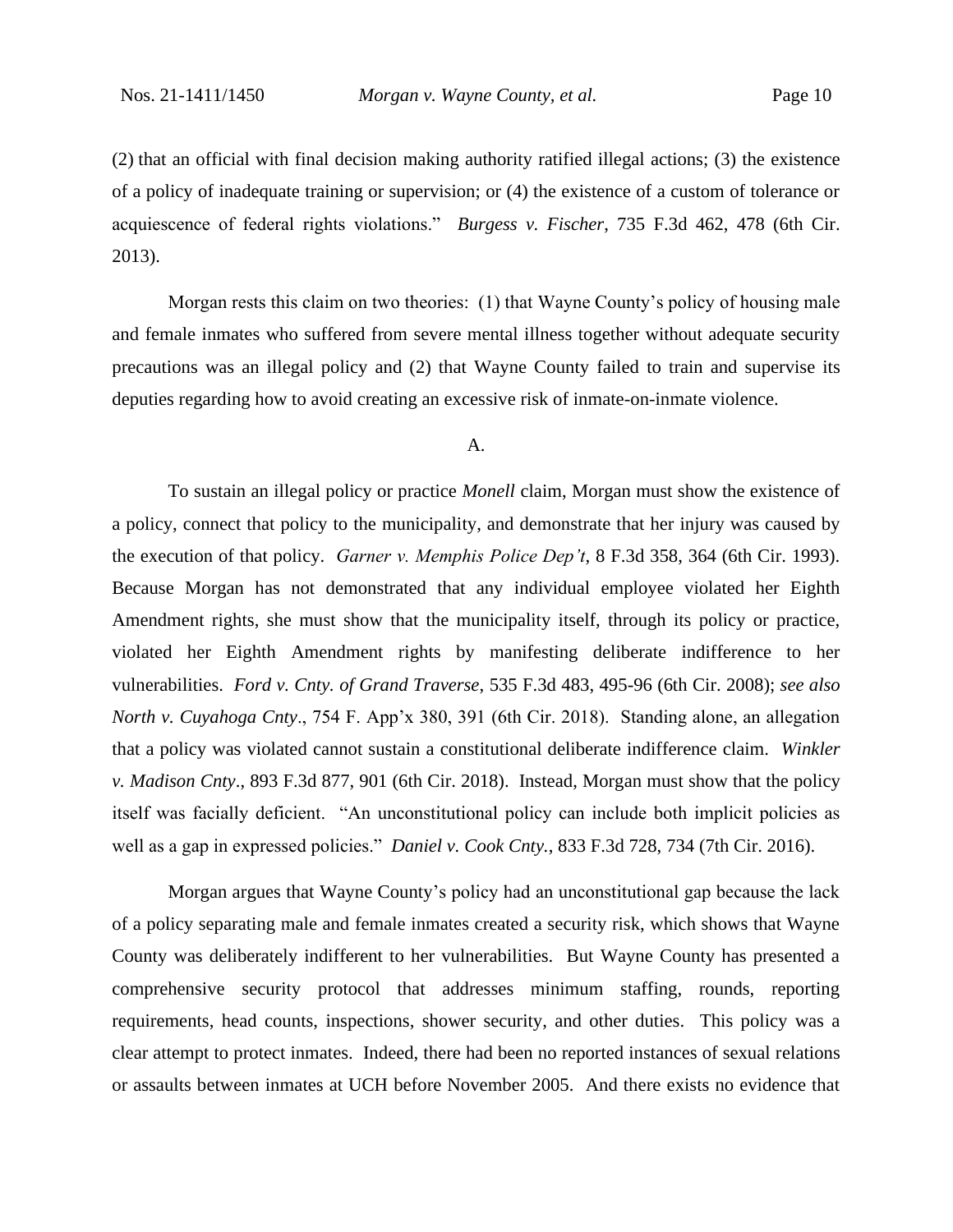prior to this incident, Wayne County knew its policy was ineffective. Morgan cites no authority for the proposition that the Eighth Amendment requires men and women to be housed separately, which, at bottom, is her argument. Accordingly, in this case, she cannot sustain a *Monell* claim against Wayne County.

#### B.

Morgan also argues that Wayne County failed to train and supervise its deputies to ensure the safety of mentally ill inmates. Inadequate training can be the basis for a *Monell* claim, but "[a] municipality's culpability for a deprivation of rights is at its most tenuous where a claim turns on a failure to train." *Connick v. Thompson*, 563 U.S. 51, 61 (2011). There are two ways to support a claim that a failure to train or supervise is the result of a municipality's deliberate indifference. Morgan may prove (1) a "pattern of similar constitutional violations by untrained employees" or (2) "a single violation of federal rights, accompanied by a showing that [the municipality] has failed to train its employees to handle recurring situations presenting an obvious potential for a constitutional violation." *Shadrick v. Hopkins Cnty*., 805 F.3d 724, 738- 39 (6th Cir. 2015) (citations and quotation marks omitted). Morgan has not presented proof of any previous sexual assaults at UCH, so the first method is unavailable to her. And she has not shown that any individual defendant violated her constitutional rights, so the second method is unavailable to her. Thus, Morgan's failure-to-train claim is untenable.

#### IV.

Finally, Morgan brings state law claims for negligence, gross negligence, and wrongful conception. Defendants filed a motion to dismiss these claims based on Michigan's Governmental Tort Liability Act (GTLA), M.C.L. § 691.1401 *et seq.*, which the district court properly granted.

The GTLA grants immunity from tort liability when an actor is "engaged in the exercise or discharge of a governmental function." § 691.1407. Morgan agrees that defendants are entitled to immunity under this statute unless an exception applies. Relevant here, the "medical care or treatment" exception provides as follows: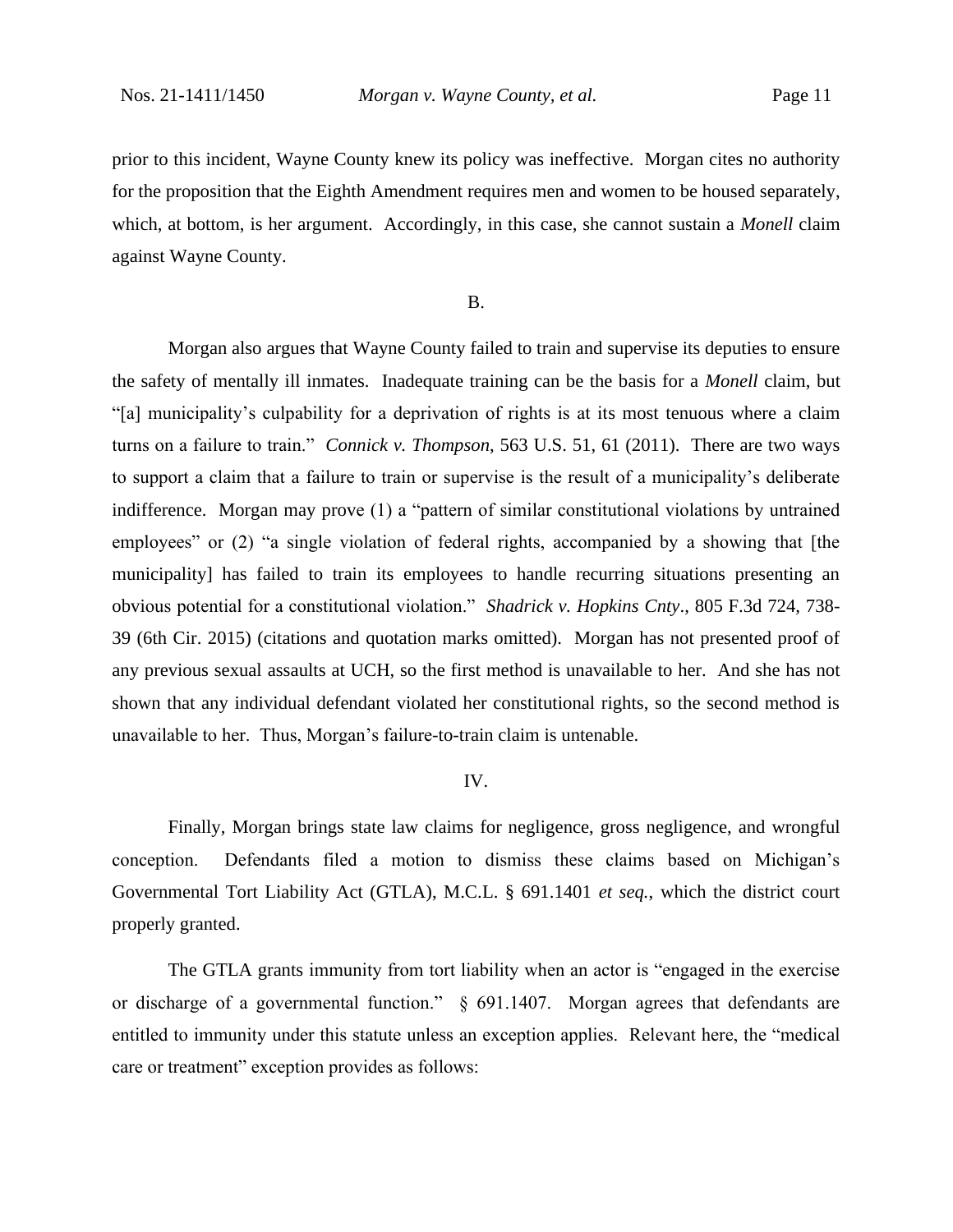This act does not grant immunity to a governmental agency or an employee or agent of a governmental agency with respect to providing medical care or treatment to a patient, except medical care or treatment provided to a patient in a hospital owned or operated by the department of community health or a hospital owned or operated by the department of corrections and except care or treatment provided by an uncompensated search and rescue operation medical assistant or tactical operation medical assistant.

§ 691.1407(4).

The district court concluded that when Morgan was assaulted, defendants were not providing medical care or treatment to her; rather, the assault occurred because of a "lapse in safety and security measures." Thus, the medical care or treatment exception to the GTLA did not apply, and defendants were entitled to governmental immunity. Morgan argues that this decision stands contrary to several decisions from the Michigan Court of Appeals and must be reversed. We disagree.

When applying state law, we must "anticipate how the relevant state's highest court would rule in the case and are bound by controlling decisions of that court." *Vance v. Amazon.com*, 852 F.3d 601, 610 (6th Cir. 2017) (citation omitted). The Michigan Supreme Court has not directly addressed the medical care or treatment exception to the GTLA, so we must "render a prediction by looking to all the available data," including decisions of other Michigan courts. *Id.* (citation and quotation marks omitted). There are four relevant Michigan Court of Appeals decisions.

First, in *Briggs v. Oakland Cnty.*, 742 N.W.2d 136 (Mich. Ct. App. 2007), the court of appeals held that the medical care or treatment exception was clear and unambiguous, so its meaning could be discerned from its plain language. *Id.* at 138. Three years later, the court of appeals reiterated this in *McLean v. McElhaney*, 798 N.W.2d 29, 33-34 (Mich. Ct. App. 2010). There, the court also concluded that the language applied to mental health care as well as physical health care, but noted that for the exception to apply, the victim "must have also been defendants' 'patient.'" *Id.* at 35 (quoting § 691.1407(4)).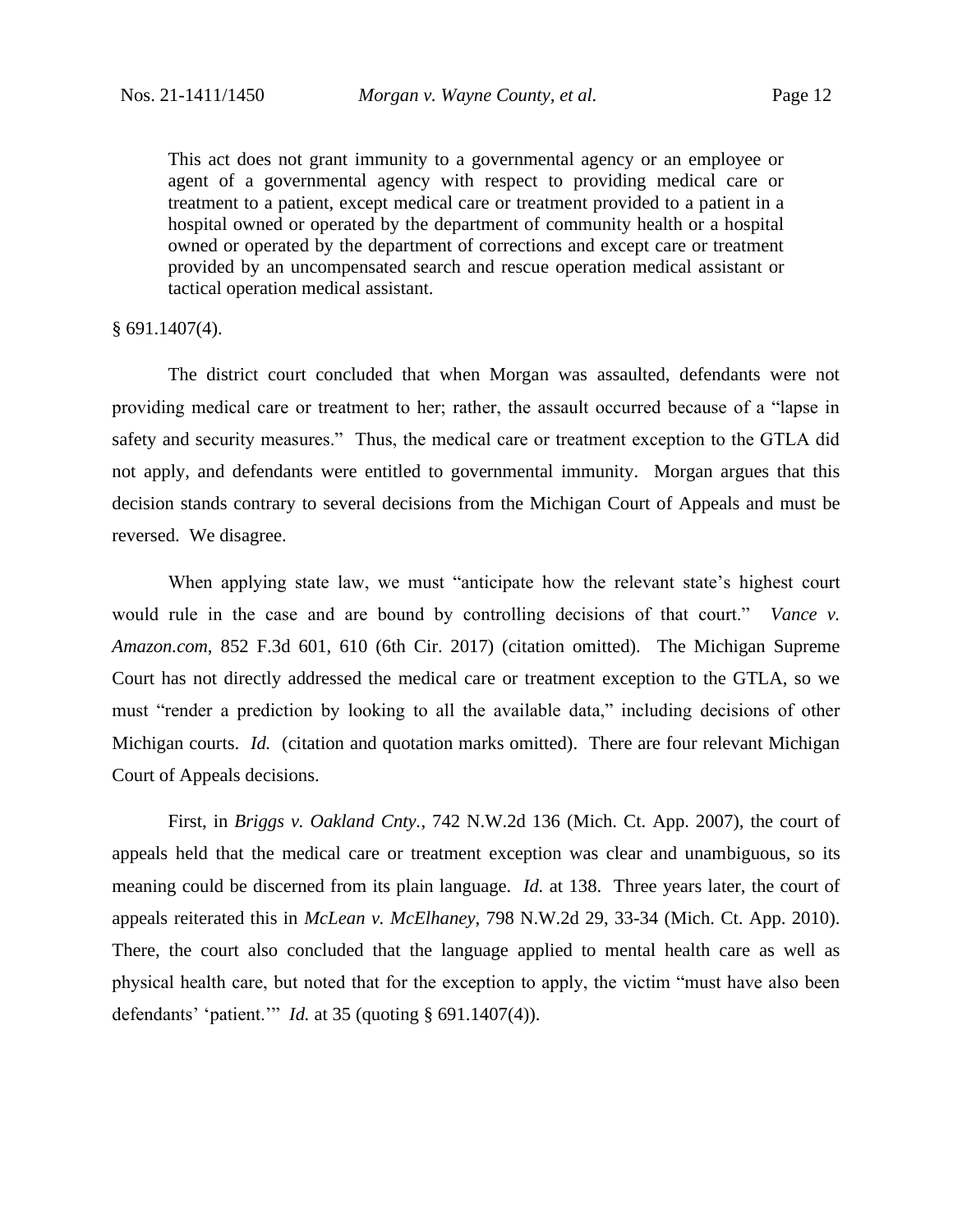Then, in an unpublished and non-binding decision,**<sup>4</sup>** *In re Est. of Ball*, No. 314861, 2014 WL 4214871 (Mich. Ct. App. Aug. 26, 2014), the court of appeals concluded that that governmental immunity did not preclude claims against the Grand Rapids Home for Veterans (GRHV) when a patient was assaulted by another patient and died from his injuries. There, Andrew Ball, Jr., was admitted to GRHV due to his worsening Alzheimer's dementia. *Id.* at \*1. He would frequently awake at night and wander throughout the home, at times leaving it entirely. *Id.* One night, he wandered into another room at GRHV, whose resident assaulted him. *Id.* Ball died four days later from medical complications of blunt force trauma to the head. *Id.* A divided panel of the court of appeals concluded that "immunity is waived when the claim arises from facts relating to medical care or treatment." *Id.* at \*3. Ball had been admitted as a patient to receive care for his dementia, and his death was related to a symptom of dementia (wandering). *Id.* Thus, the court held that the exception to governmental immunity applied. *Id*.

The court of appeals considered another GRHV case in its unpublished decision *Est. of Falarski by Falarski v. Dep't of Mil. and Veterans Affairs*, No. 343494, 2019 WL 1211880 (Mich. Ct. App. Mar. 14, 2019). That patient, Joseph Falarski, also had Alzheimer's disease and he was at a high risk of falling. *Id.* at \*1. Despite having a "fall care plan," he fell twice within three days and died from complications of the second fall. *Id.* The court applied *Ball* and concluded that the medical care or treatment exception did apply but noted that the word "patient" "implie[d] that the injury must arise in a medical context. And it certainly limits the class of plaintiffs to whom the exception applies." *Id.* at \*2.

Morgan argues that the non-precedentially binding decisions of *Ball* and *Falarski* should dictate the outcome here: Morgan was housed at UCH only because of her mental illnesses, just like Ball and Falarski were housed at GRHV due to their Alzheimer's disease. Therefore, she argues, just like in *Ball* and *Falarski*, defendants cannot avail themselves of the medical care or treatment exception. But this argument misses the mark because *Ball* and *Falarski* involved claims against the entity providing medical care, of which the decedents were patients. In contrast, Morgan was not a "patient" of any defendant, because defendants did not provide

**<sup>4</sup>**Mich. Ct. R. 7.215(C)(1) provides that "[a]n unpublished opinion is not precedentially binding under the rule of stare decisis."